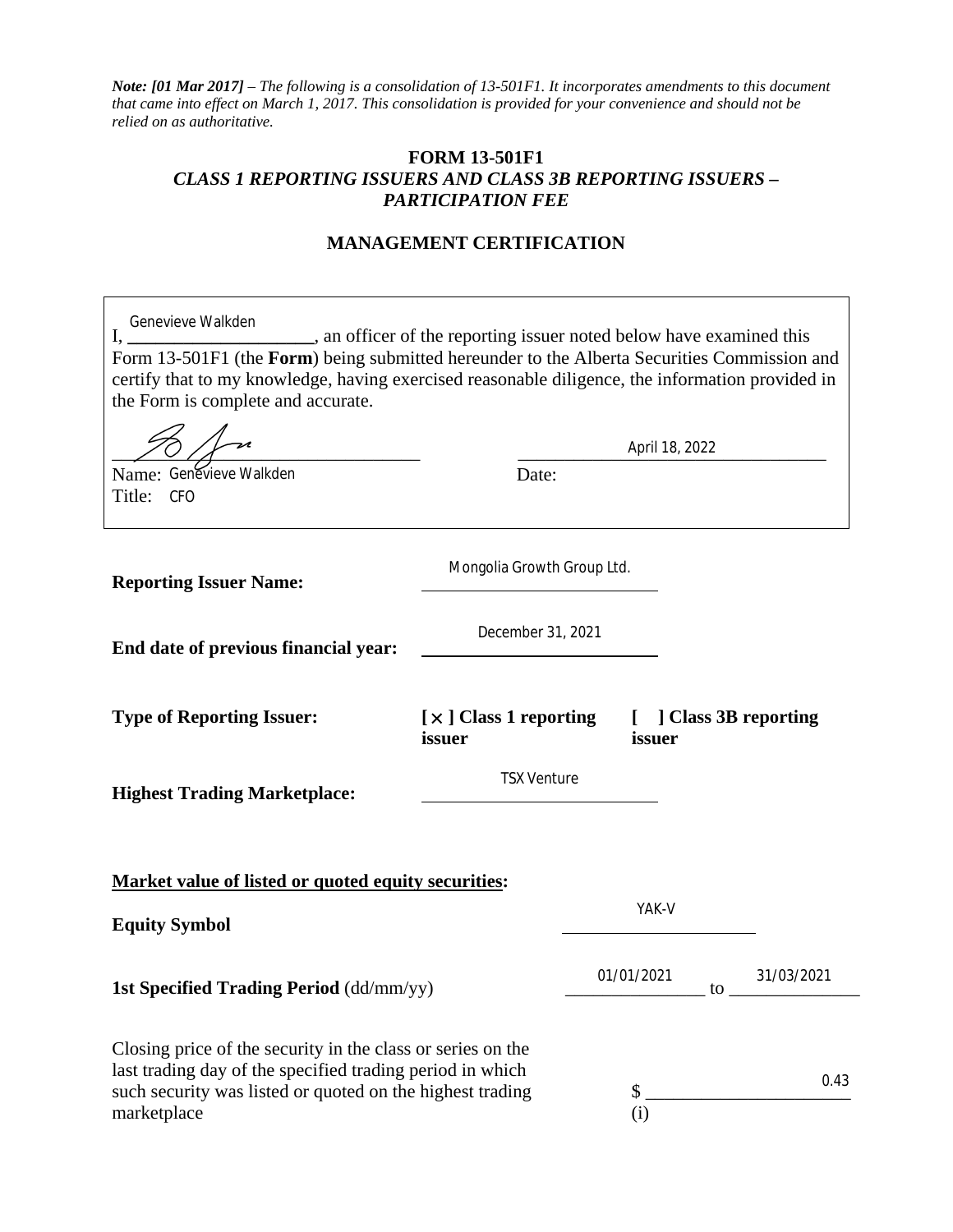| Number of securities in the class or series of such<br>security outstanding at the end of the last trading day of<br>the specified trading period                                                    |                  |                         | 30,028,499 |            |  |  |
|------------------------------------------------------------------------------------------------------------------------------------------------------------------------------------------------------|------------------|-------------------------|------------|------------|--|--|
|                                                                                                                                                                                                      |                  | (ii)                    |            |            |  |  |
|                                                                                                                                                                                                      | $(i)$ x $(ii)$   | $\$\,$                  |            | 12,912,255 |  |  |
| Market value of class or series                                                                                                                                                                      |                  | (A)                     |            |            |  |  |
| 2nd Specified Trading Period (dd/mm/yy)                                                                                                                                                              |                  | 01/04/2021              | to         | 30/06/2021 |  |  |
| Closing price of the security in the class or series on the<br>last trading day of the specified trading period in which<br>such security was listed or quoted on the highest trading<br>marketplace |                  | $\mathbb{S}$ .<br>(iii) |            | 0.63       |  |  |
| Number of securities in the class or series of such<br>security outstanding at the end of the last trading day of<br>the specified trading period                                                    |                  | (iv)                    |            | 28,849,499 |  |  |
| Market value of class or series                                                                                                                                                                      | $(iii)$ x $(iv)$ | $\frac{1}{2}$<br>(B)    |            | 18,175,184 |  |  |
| 3rd Specified Trading Period (dd/mm/yy)                                                                                                                                                              |                  | 01/07/2021              | to         | 30/09/2021 |  |  |
| Closing price of the security in the class or series on the<br>last trading day of the specified trading period in which<br>such security was listed or quoted on the highest trading<br>marketplace |                  | (v)                     |            | 1.22       |  |  |
| Number of securities in the class or series of such<br>security outstanding at the end of the last trading day of<br>the specified trading period                                                    |                  | (vi)                    |            | 28,415,999 |  |  |
|                                                                                                                                                                                                      | $(v)$ x $(vi)$   | \$                      |            | 34,667,519 |  |  |
| Market value of class or series                                                                                                                                                                      |                  | (C)                     |            |            |  |  |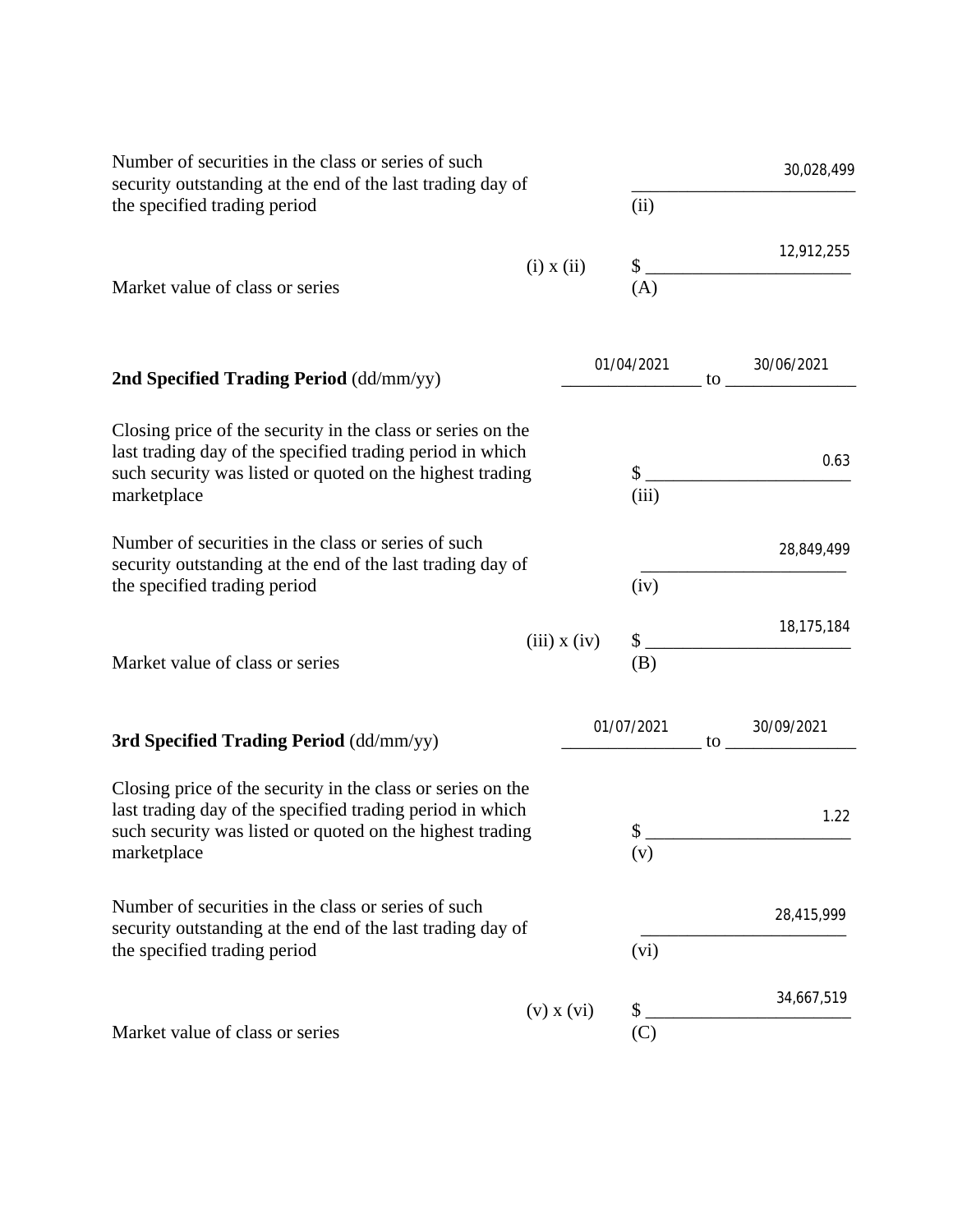| 4th Specified Trading Period (dd/mm/yy)                                                                                                                                                                             | 01/10/2021                |        | 31/12/2021<br>$\frac{31/12}{202}$ |
|---------------------------------------------------------------------------------------------------------------------------------------------------------------------------------------------------------------------|---------------------------|--------|-----------------------------------|
| Closing price of the security in the class or series on the<br>last trading day of the specified trading period in which<br>such security was listed or quoted on the highest trading<br>marketplace                | (vii)                     |        | 1.46<br>$\frac{1}{2}$             |
| Number of securities in the class or series of such<br>security outstanding at the end of the last trading day of<br>the specified trading period                                                                   | (viii)                    |        | 27,778,499                        |
| Market value of class or series                                                                                                                                                                                     | $(vii)$ x $(viii)$<br>(D) |        | 40,556,609<br>$\frac{1}{2}$       |
| <b>5th Specified Trading Period (dd/mm/yy)</b>                                                                                                                                                                      |                           |        |                                   |
| Closing price of the security in the class or series on the<br>last trading day of the specified trading period in which<br>such security was listed or quoted on the highest trading<br>marketplace                | (ix)                      | $\sim$ |                                   |
| Number of securities in the class or series of such<br>security outstanding at the end of the last trading day of<br>the specified trading period                                                                   | (x)                       |        |                                   |
| $(ix)$ x $(x)$<br>Market value of class or series                                                                                                                                                                   | $\mathbb{S}^-$<br>(E)     |        |                                   |
| <b>Average Market Value of Class or Series (Calculate</b><br>the simple average of the market value of the class or<br>series of security for each applicable specified trading<br>period (i.e. A through E above)) | \$<br>(1)                 |        | 26,577,892                        |

(Repeat the above calculation for each other class or series of equity securities of the reporting issuer (and a subsidiary, if applicable) that was listed or quoted on a marketplace at the end of the previous financial year)